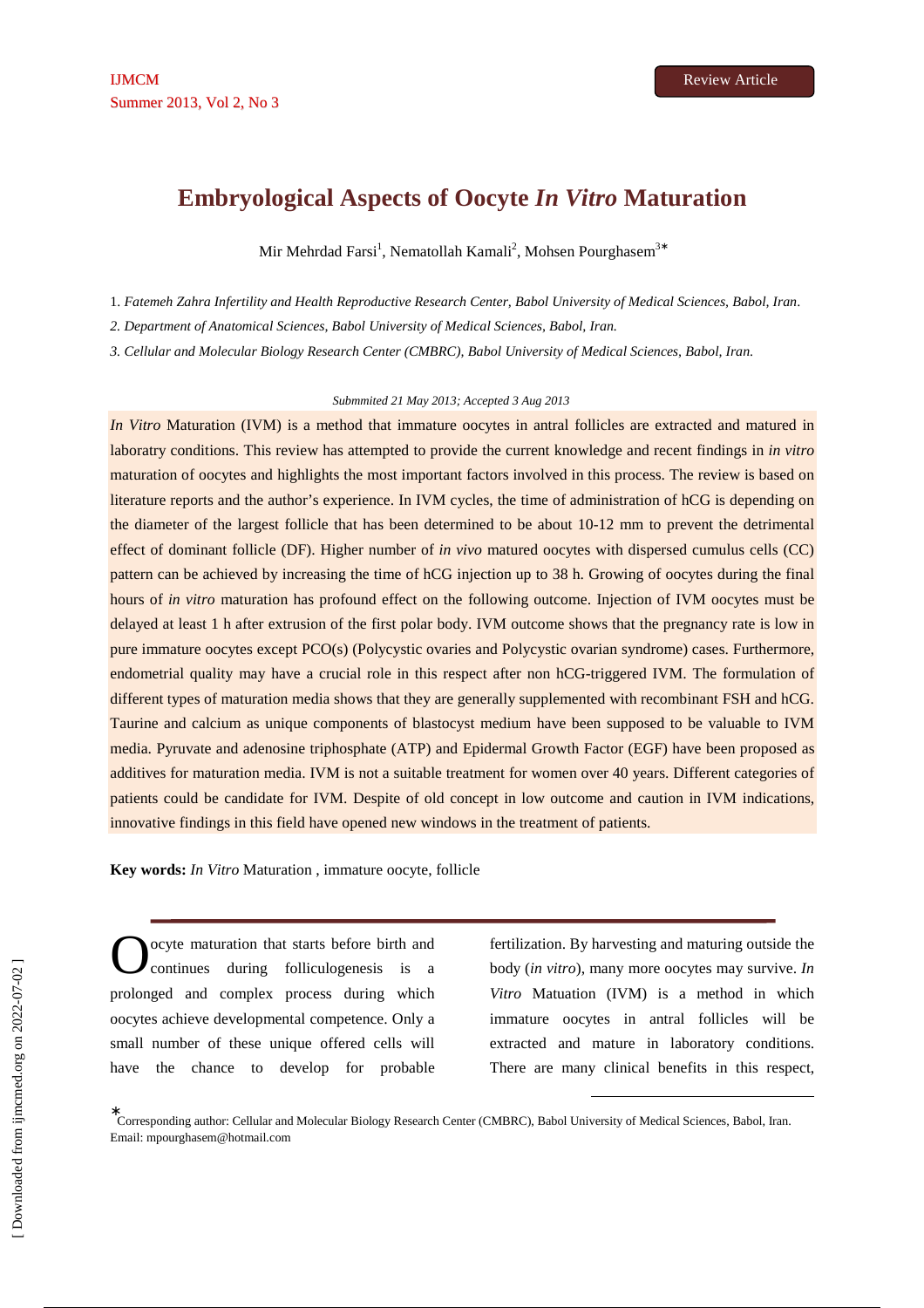despite of some pitfalls. The number of collected oocytes will increase by using external gonadotrophins in In Vitro Fertilization (IVF). However, these powerful medications increase the chance of ovarian hyperstimulation syndrome (OHSS). IVM reduces the amount of these external gonadotrophins and subsequent drastic effects.

IVM can be categorized into two groups: unstimulated cycles, and stimulated intracytoplasmic sperm injection (ICSI) cycles. In unstimulated cycles, there is no external gonadotrophin administration, which may be beneficial for avoiding ovarian hyperstimulation syndrome (OHSS).

About 15-20% of harvested oocytes in IVF cycles are immature and in some cases, germinal vesicle (GV) oocytes may include a larger part of retrieved oocytes (1). These liberated immature oocytes may have developmental competence. IVM culturing is an opportunity to preserve these potentially good oocytes.

The in vitro maturation (IVM) was first proposed in 1935 and subsequentlty in 1969. The first birth occurred in 1991 by oocyte donation and in 1994 with own oocytes in PCO & PCOs patients (2-5). Almost 1200 IVM babies have been born internationally by using this technique.

Providing a culture system that is similar to follicle environment and producing oocytes resulting in healthy baby is the most important challenge in IVM. Oocytes grow and mature from primordial follicle to preovulatory stage through a long period and complex process. The normal diameter of the *in vivo* matured human oocyte is 110–120 µm. During folliculogenesis, the diameter of oocyte reaches from 30 µm in primordial follicle up to  $120 \mu m$  at the time of antrum formation (6). Cavilla et al. (7) measured the diameter of collected immature oocytes before and after IVM culture and confirmed the size dependence of maturation.

The size of follicles may affect the subsequent embryonic development. The oocytes have more competencies in larger follicles. The minimum size of follicle required for developmental competence in humans is estimated to 5-7 mm in diameter (8). There are evidences demonstrating that the competency of oocyte is determined before antrum formation. Good quality oocytes force follicular growth which is influenced by circumstances of hormonal status up to ovulation. The atresia of follicles in early stage might be due to low quality oocytes (9).

There are some reports that indicate significant improvements in IVM rate by human chorionic gonadotrophin (hCG) priming before the retrieval of immature oocytes from PCOs patients (10-12). Improvement of IVM in PCO and PCOs and some other cases has led to planning of IVM protocol by some authors. In stimulated ICSI cycles, immature oocytes are cultured for 24-30 h. Extrusion of the polar body indicates that oocyte can be injected for further culturing. Acceptable number of such IVM produced embryos in early cleavage stage will be available by using this method (1). In our study of factors affecting IVF (13) and ICSI (14) outcome, the quality of oocytes and number of four cell embryos appeared to have significant predictive value. Although there are dissimilarities in fertilization and cleavage rate in different IVM studies (Table 1), in our previous study, they were not significantly different in IVM and *in vivo* MII oocytes (1). It seems that the value of four cells embryo transfer in pregnancy rate of ICSI cycles may have the same predictive value in IVM cycles. However, IVF centers have not adopted IVM widely. Many centers prefer the stimulated protocols even in typical cases. It is probably due to the fact that IVM protocol is not generally accepted as a reliable and valuable method. Nevertheless, the occurrence of pregnancies and delivered babies by using immature oocytes could not be ignored and might be a strong evidence for developmental competence of immature oocytes in particular conditions. It seems that the main question is that in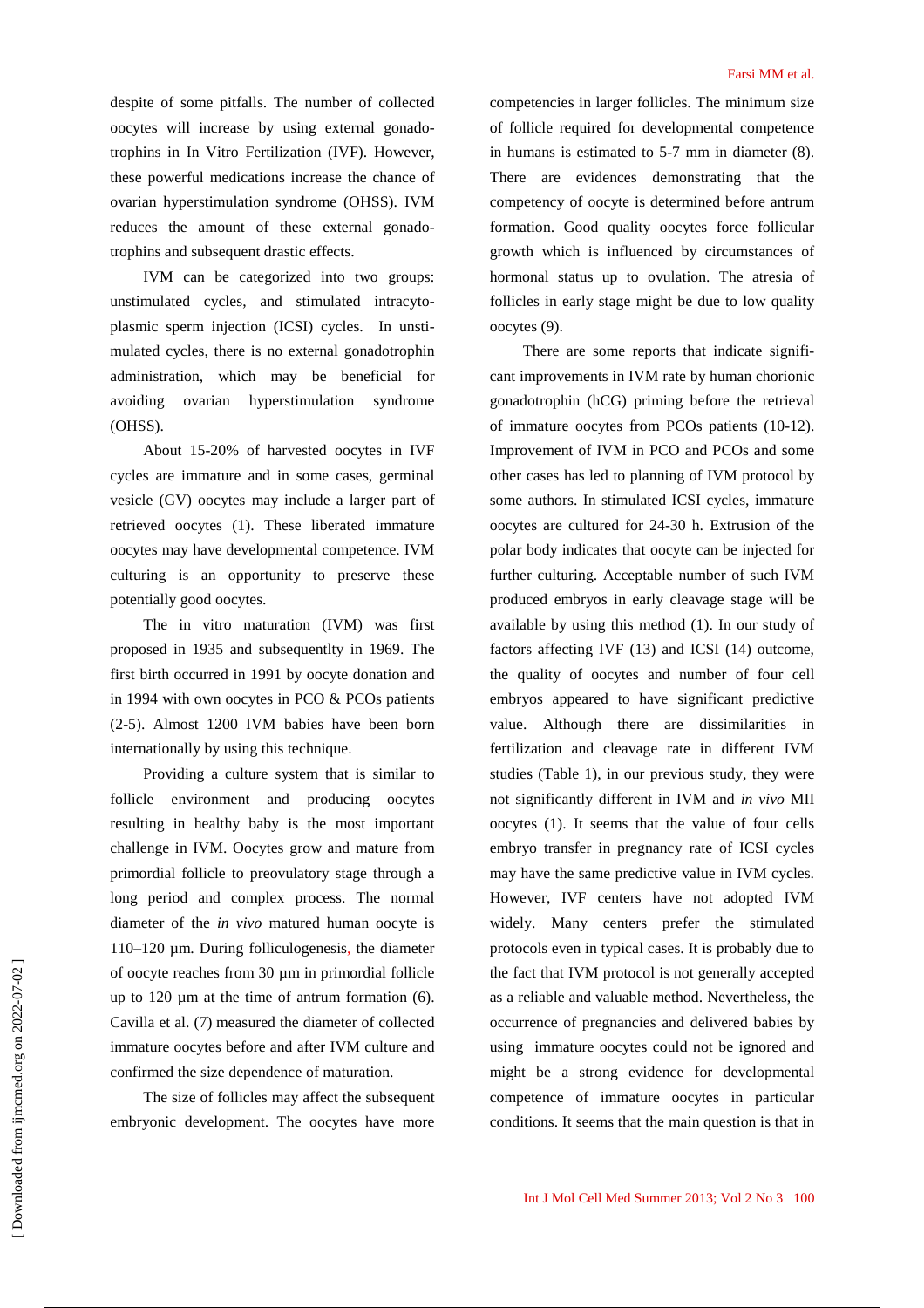which conditions we can obtain proper immature oocytes for IVM. This review is based on literature reports and the author's experience. It has been attempted to provide the latest knowledge in IVM and highlight the most important related factors.

# **IVM patients**

The main reason for IVM is definitely related to avoid external gonadotrophin administration and prevention of OHSS. Women with PCO and PCOs that have greater number of antral follicles form the main group in IVM (15-16). Egg donors, and women with infertility solely due to male factors or those who have had tubal ligation could reasonably be offered IVM (17). It has been reported that immature oocytes collected from women with regular menstrual cycles have the capacity to mature, fertilize and produce embryos leading to pregnancy (18).

In a recent study, in women with regular menstrual cycles and normal appearing ovaries that were recruited in unstimulated IVF cycles combined with IVM, the retrieval rate of mature oocytes was 62.5% per cycle, while immature cumulus oocyte complex (COC) was collected in 74/80 (92.5%) cycles. Embryo transfer was significantly increased with addition of IVM transferable embryos while live birth was not significantly different (19). Women with a previous poor response to IVF might be another indication for subsequent IVM. In a case control study IVM compared with IVF in PCOs patients, while there were 11.2% OHSS in IVF group and none in IVM, the pregnancy rate was not significantly different between the two groups (20). There is a pitfall in stimulated cycles specifically in conditions that the percentage of immature oocytes is high in spite of mature oocytes (MII) or when GV and MI oocytes are the only available oocytes. Extensive studies are focused on these left over oocytes (1, 21- 23). In our study, a total of 279 oocytes were collected from 26 ICSI candidate women aged 18-37 years. The rates of maturation,

fertilization and cleavage in IVM oocytes were compared to *in vivo* matured sibling oocytes. Our study showed that culturing GV oocytes can produce acceptable numbers of embryos in early stage of development. It seems that IVM in ICSI stimulated cycles can be conditioned at least in situations that the risk of embryo transfer cancellation exist.

## **Follicular size related to oocyte maturity**

A female newborn has approximately 1-2 million oocytes which are surrounded by a flat single layer of squamous cells, called primordial follicles. Primary oocytes, approximately 30 um in diameter, constitute most of follicles in women of all ages. Follicle growth from the primordial stage takes more than 2 months. During this long period, with increasing follicular diameter, the oocyte will attain developmental competence to be fertilized and undergo embryogenesis. The human oocyte gain of meiosis ability starts at the antral follicle, while its size reaches up to 100-120  $\mu$ m. Theoretically, the antral follicles with diameter of 2-5 mm contain oocytes with nuclear and cytoplasmic competence. In practice, the minimum follicular diameter for producing competent oocyte is approximately 5 mm (24).

During folliculogenesis, oocytes contain messenger RNAs or proteins that are determinant in the early stage of embryonic development, before the activation of new created embryonic genome (9). These intracellular components might be established before antral formation and accumulate during follicle growth. The immature oocytes obtained from small size antral follicles (<6 mm) with acceptable pregnancy outcome (24), and *in vivo* matured oocytes collected from follicles  $\left($  <10mm, 10-14mm) (25), might be good evidences in this respect.

In Guzman et al. report, IVM performed in PCOs and PCO patients that contained antral follicles <6mm with no priming hCG, after 40 h culture, 50.8% GV oocytes liberated polar body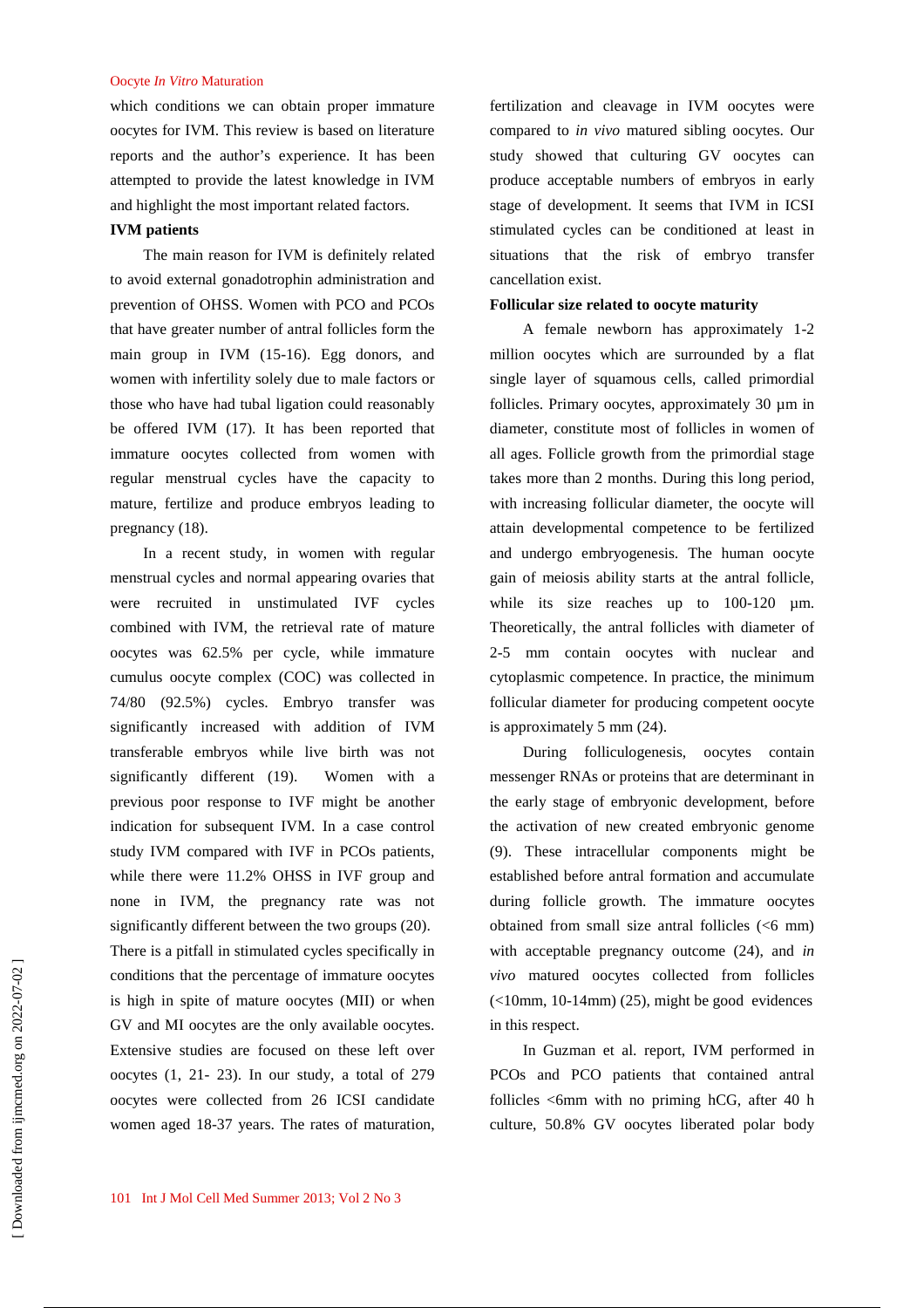(24). The mean oocyte diameter significantly increased after maturation (mean diameter of resulted MII oocytes was  $112.8 \pm 3.7$  um). Clinical pregnancy rate was 5.4% in fresh embryo transfer (ET) while in delayed vitrified-warmed ET, it was 34.6%. The authors indicated that endometrial quality has a crucial role in pregnancy after non hCG-triggered IVM (24). In Son et al. study there were no significant differences in diameter of collected sibling *in vivo* matured oocytes, fertilized oocytes and good quality embryos on day 3 between the two groups of follicles <10mm and >10mm of PCO women (25). This study indicates that MII oocytes retrieved from small follicles have developmental competency.

It has been indicated that the synchronization of nuclear and cytoplasmic maturation is highly dependent on the timing and size of the follicle from which the oocytes are retrieved (17). However, the liberation of polar body does not mean that the ooplasm is mature. According to our experience, in some cases, GV oocytes that showed good ooplasm appearance and smooth feeling during injection after 24-30 h culture, usually fertilized in high rate and cleaved normally to produce early stage embryos. On the contrary, in other cases, GV oocytes that liberated polar body had dilute ooplasm and resulted in low fertilization rate and subsequent cleavage. In addition, follicles about 11mm in diameter in stimulated cycles (1),

can contain competent oocytes capable to be promoted at least to early cleavage stages.

# **The most important factors in developmental competency of oocytes**

Without doubt the quality of oocytes is the most important factor that determines IVM outcome. In this respect, intrinsic machinery of oocyte and extrinsic factors that influence it, should be noticed for better understanding and improvement of IVM.

## **Cumulus oocyte morphological patterns**

The morphology of cumulus COC collected from follicles ≤12mm is different from those retrieved from mature follicles of standard IVF (Fig. 1). Immature oocytes rescued from smaller antral follicles are usually embedded in more compact cumulus cells (25). The number of dispersed CC increase with duration of hCG priming and growing of follicular size in IVM program (2). The patterns of COC are divided into three groups: dispersed, compacted and sparse. Dispersed CCs have an expanded CC and multiple layers of corona cells. GV oocyte that is completely masked with many layers of corona cells is considered as compacted CCs while very few coronal cells exist in sparse CCs. It had been indicated that COC with dispersed pattern was only experienced in hCG priming group (26). The comparison of different patterns of COCs showed that oocyte maturation



**Fig** 1 . A) Expanded COC collected from follicles >17 mm, and B) partially dissected GV oocyte collected in stimulated ICSI cycle.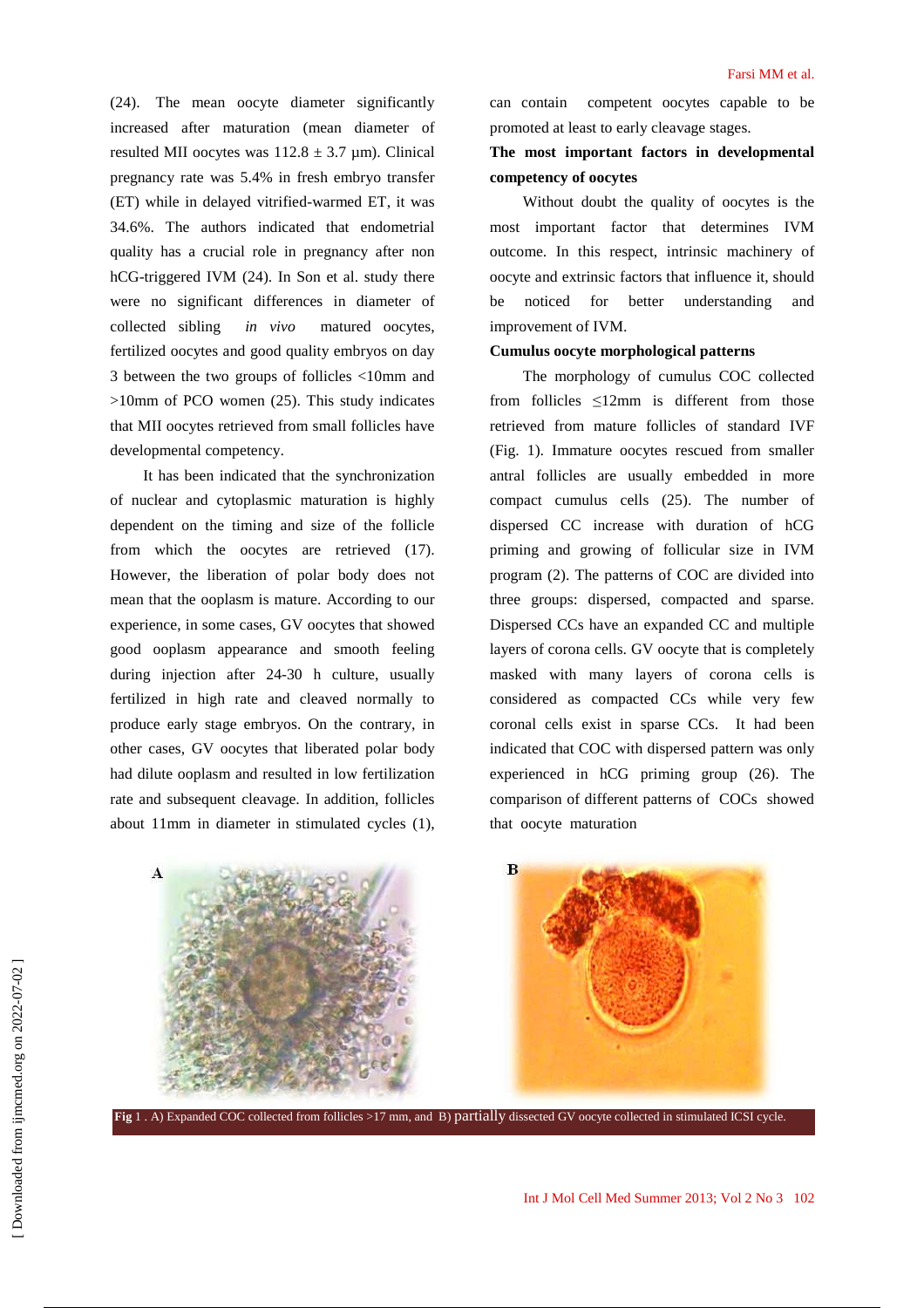blastocyst formation significantly increase in COCs with dispersed cumulus cells (27). This study indicates that hCG primed IVM cycles of PCO(s) patients is correlated with their COCs pattern. Also, oocytes with dispersed cumulus complex obtained in hCG-primed IVM cycles without FSH administration had more developmental potential than those with other appearances (28). However, *in vivo* matured oocytes collected from small follicles (<10 mm) have developmental competency comparable to those collected from 10-14 mm (25). In general, larger follicles contain oocytes with more expanded corona radiata in the same patient. This study showed that follicular diameter is not related to embryo quality in *in vivo* matured oocytes in hCG-primed IVM cycles. It seems that hCG plays an essential role in attaining of components that are needed for competency in small size follicles.

# **HCG administration**

The comparison of the rate of *in vivo* matured oocytes retrieved in IVM shows that the best time for administration of hCG is 35-38 h before egg collection, when the diameter of the largest follicle reaches 10-12 mm (29). Based on this report, increasing the interval between hCG priming and oocyte retrieval from 35 h to 38 h, leads to collecting more number of *in vivo* matured oocytes with dispersed CC pattern, elevating the IVM rate of immature oocytes and improving clinical outcome. However, clinical pregnancy was higher in *in vivo* derived embryos than in IVM.

## **Oocyte diameter**

*In vivo* matured oocyte has a diameter ranging 112-119 µm. For GV oocyte in PCO(s), the mean diameter is around  $107\pm1$  µm while in ICSI patients mode, the diameter is 109-111 µm that is significantly larger than PCO(s) patients at collection time. The threshold diameter for IVM to MII is estimated 100  $\mu$ m at collection and 103  $\mu$ m on day 0 (7). In this study, 100% of *in vitro* matured oocytes collected from ICSI patients had diameters >106 µm. According to this report, maturation of human oocytes is size dependent and growing of oocytes during the final hours of *in vitro* maturation may be related to the following outcome. An increase of 3 µm average diameter leads to 8% increase in volume. Actually, the unnoticed increase in volume of oocytes during culture may provide valuable information about future competency. In addition, the growing of immature oocytes achieved from ICSI patients in the absence of somatic cells (denuded oocytes) shows that these oocytes do not need cumulus cells to increase their size.

### **The diameter of dominant follicle**

Dominant follicles (DF) might have endocrine and paracrine harmful changing effects on remaining cohort of follicles. The diameter of DF has been determined to be at least 10 mm (30-31). Lim et al. (32) indicated that in natural IVF cycle combined with IVM, based on DF (12-14 mm), the best time to give hCG is 36 h before oocyte retrieval. In contrast, a recent report in combined natural IVF cycle with IVM showed that DF with mean diameter of  $16.1 \pm 0.128$  mm on hCG day increased matured oocytes in overall from 35% to 53.8% with IVM oocytes (19). According to this report it seems that the size of DF in natural cycles does not have detrimental effects on remaining follicles.

As mentioned above, the oocytes with dispersed CC pattern produce better embryos and enhance pregnancy rate. Therefore, increased follicle diameter results in more dispersed CC pattern that may have predictive value of higher maturation rates and developmental competence.

# **Culture medium for IVM and supplements**

Maturation of oocytes outside of the body needs to provide optimal environment similar to natural milieu inside the body. In this respect, maturation media has been prepared in different types usually supplemented with recombinant FSH and hCG. Patient-inactivated serum or follicular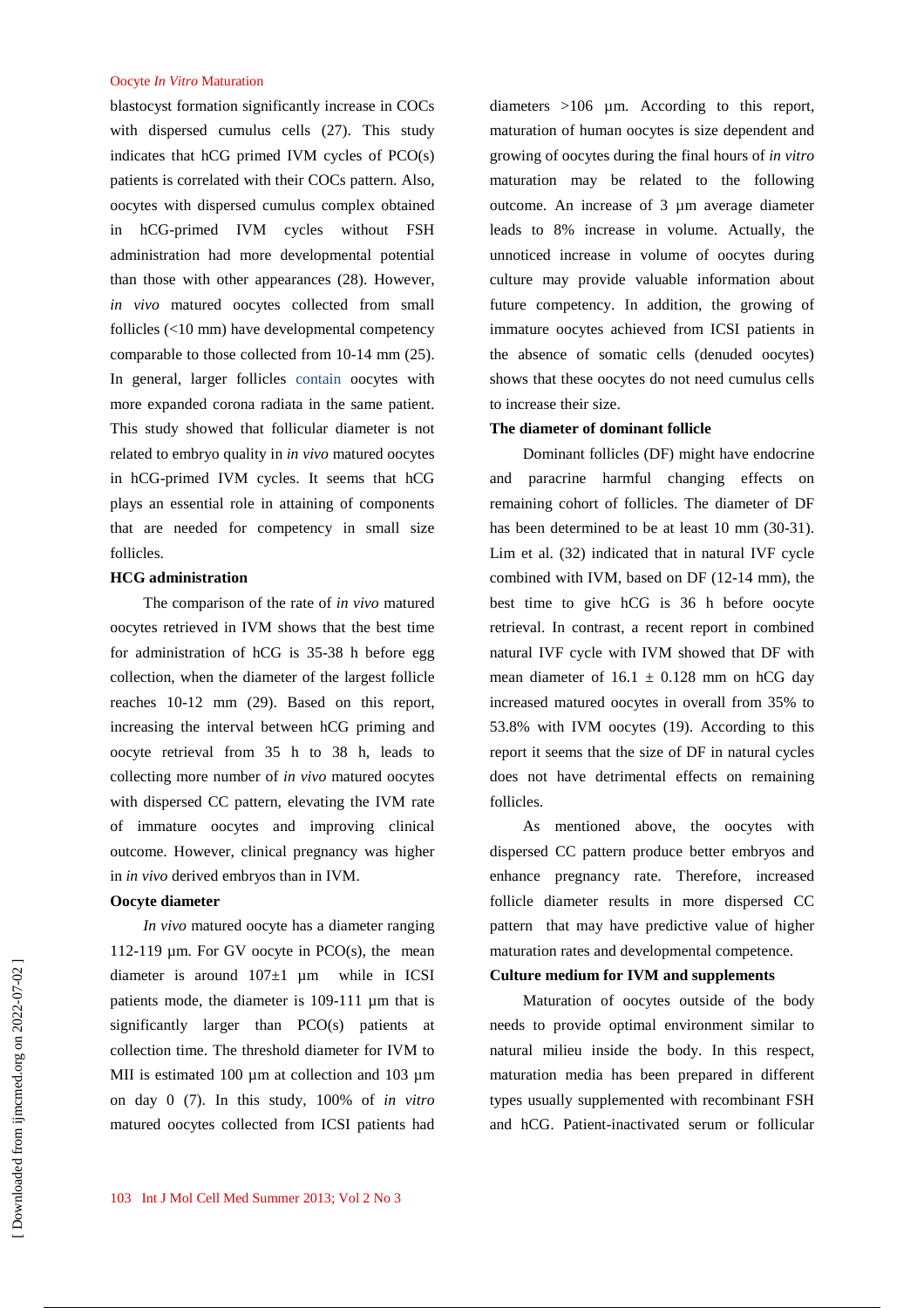fluid has also been added as an exogenous protein source by some authors (19). Araujo et al. (33) indicated that TCM 199 is a better media than HTF medium in IVM of PCOs patients regarding maturation rate (82% vs. 56.9%), fertilization rate (70% vs. 39.4%), and embryo quality (81.3% vs. 41.7%). They added pyruvate and adenosine triphosphate (ATP) as essential supplementations for energy metabolites in IVM media. On the other hand, comparison of three IVM media in a mice model showed that there were no differences in developmental competency of immature oocytes between conventional IVM medium and blastocyst culture medium while TCM-199 was not a proper medium (34). These authors compared the formulation of different media and realized that taurine and calcium are unique components of blastocyst medium. In all species, there are large amounts of taurine and hypotaurine in gametes and in the embryo environment which is supposed to be antioxidant. Also, blastocyst culture media containing calcium lactate may have positive effect on mitochondrial function to attain sufficient ATP production. In contrast, Moschini et al. (35), showed that commercialized IVM media (including Medicult, Sage/Cooper Surgical, Sage IVF Inc and Cook), have no significant benefits to improve maturation of oocytes rescued from stimulated cycles compared with standard growth media.

It is well documented that Epidermal Growth Factor (EGF) stimulates mitosis and induces resumption of meiosis in oocytes in various mammals (36-38). Also, the supplementation of maturation medium with EGF and FSH improves significantly the nuclear and cytoplasmic maturation of sheep oocytes (39). However, the cumulus cells have an essential role in IVM and cannot be ignored even in the presence of EGF and FSH in porcine oocytes (40). In this study, in a serum - and hormone- free IVM medium, EGF had a synergistic effect with FSH on cytoplasmic maturation and only 15% to 20% of oocytes

reached the MII stage in the absence of cumulus cells, FSH, and EGF.

Adding estradiol 17β (E2) to the IVM medium (TCM 199) was not necessary in sheep oocytes when the medium contained FF (39). Also, Kim et al. showed that while totaling E2 to IVM medium had no beneficial effect through IVM, E2 during the first half of the IVM period had positive effect in maturation rate and consequent embryogenesis (34).

In Funahashi et al. (41) experiments on porcine oocytes, glucose had an essential role in resumption of meiosis and cytoplasmic maturation was improved in association with pyruvate. They recommended the addition of Na pyruvate to a glucose containing, chemically defined medium for IVM. The developmental competence of oocytes had the lowest value (23%) in pyruvate only group and elevated in glucose only group (51%) while in the presence of glucose and pyruvate, more than 75% of oocytes matured to MII stage.

A recent study showed that supplementation of IVM medium with  $2.0 \mu$ M resveratrol  $(3,4',5)$  trihydroxystilbene), a naturally occurring phytoalexin, a secondary plant metabolite, increases intracellular levels of glutathione (GSH) and decreases reactive oxygen species (ROS) during IVM of porcine oocytes and improves developmental competence of parthenogenetic and IVF embryos. The authors suggest that nature of the maturation medium significantly influences the expression of apoptosis-related genes in mature oocytes, cumulus cells, and blastocyst stage embryos, decreasing their susceptibility to apoptosis (42). In another study, Wu et al. (43) showed that adding 0.5 mg/mL of L-carnitine to IVM medium in porcine oocytes significantly increases blastocyst formation with less apoptosis after parthenogenesis activation, significantly reduces intracellular ROS and also elevates GSH concentrations. They inferred L-carnitine as an improving factor in developmental competence of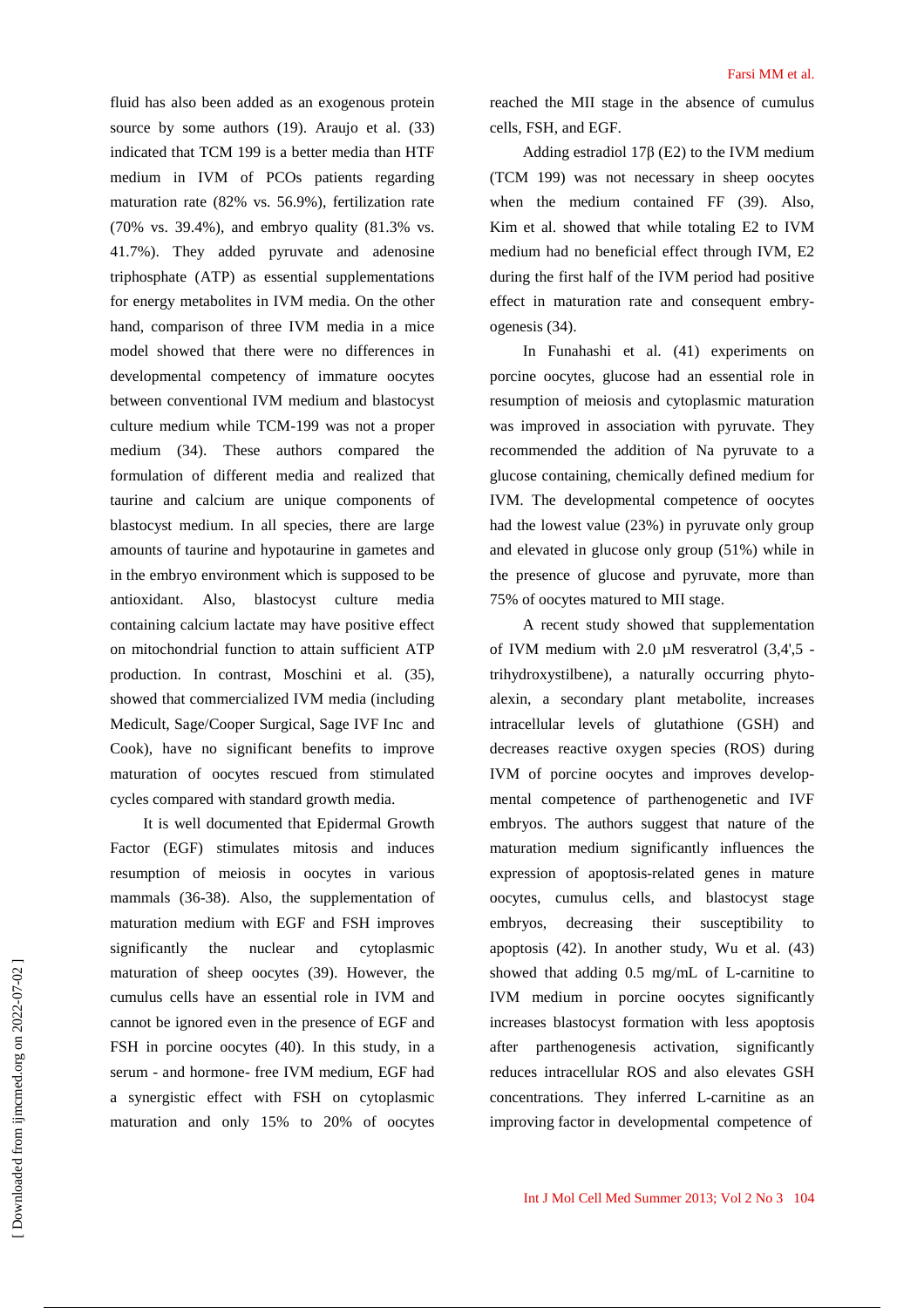porcine oocytes.

## **Insemination methods and ICSI timing in IVM**

ICSI is a preferred method for insemination of IVM oocytes because of maturity of oocytes easily identified after denudation and IVF reduces fertilization chance after removal of cumulus cells. There are two methods to identify GV oocytes before removing the cumulus cells. In the sliding method, after the possible physical dissecting of cumulus cells, COC is sliding at the bottom of Petri dish to allow germinal vesicle observation. In the spreading method, COC are put into the Petri dish to spread. If no germinal vesicle is observed under stereomicroscope, CCs are removed to assess maturity.

Asynchronous maturation of the immature oocytes is an unfavorable feature that occurs during IVM. In an experiment, 43.2% of collected immature oocytes reached MII stage after 24 h. The denuded MI oocytes that liberated the first polar body by 32 h, were injected with intervals between 1-8 h. The fertilization rate was the same between the control group (oocytes that reached the MII stage after 24 h of *in vitro* culture) and others that had interval time of  $>1$  h. The oocytes that were injected within 1 hour after extrusion of first polar body had 15.1% maturation only (44). Also, spindle location viewed by the Polscope was used as a tool to find out the appropriate ICSI timing in this study. All oocytes that were observed within 1 h after the first polar body (PB) liberation showed spindle location between cytoplasm and the first PB with the real maturational stage of telophase I. After 1 h of extrusion of the first PB, all oocytes were at real MII stage and had the spindle beneath the first PB. This means that IVM oocytes need at least 1 h to complete nuclear maturation after extrusion of first polar body.

# **Women aging**

Fecundity declines by 35 years in women and diminishes remarkably after 40 years of age. Without using of any contraception, 30% of women

at age 35 to 39 and 64% at age 40 to 44 remained childless. The age-related decline in fertility and live birth failure are attributable to oocyte abnormality. So,aneuploidy is a major cause of spontaneous abortion in aged women. The ovarian reserve shows fertility potential in female regarding the number and quality of oocytes. In this respect, the measurement of basal FSH and estradiol on day 3 of menstrual cycle, that is determined <10 mIU/ml and <80 pg/ml for FSH and estradiol respectively, are routine tests for ovarian reserve. Also, the number of small antral follicles visible in ultrasound correlates with ovarian reserve. However, female aging and ovarian reserve could be independent factors in the prediction of fertility and should be considered when counseling infertile couples. In most groups, ovarian response has been determined according to the number of retrieved oocytes and it affects pregnancy rate more than two times compared to age independent manner. It is indicated that ovarian response together with ovarian reserve can predict age-independent IVF outcome (45). With the rising of maternal age, the ovarian reserve decreases. Spandorfer et al. (46), showed that although IVF is a reasonable choice for very advanced aged women (45 years of age), only those with retrieved oocytes >5 had a delivery. In a recent study, women in different ages were analyzed in IVM program. The rates of clinical pregnancy in 20–25, 26–35 and 36–39 years were 42.1%, 33.8% and 35.1%, respectively. No clinical pregnancy happened in patients more than 40 years of age. It is concluded that women over 40 years are poor candidates for IVM treatment (47).

The aneuploidy in human oocytes increases with age and elevates from 29% to 56% in 20-34 and 34-45 years, respectively (48). Clinically, the FSH level in follicular fluid in stimulated cycles ranged from 5.54 to 7.80 IU/L, which is 1–2 IU/L lower than the serum FSH level. A recent study showed that high FSH concentration resulted in aneuploidy in IVM of human oocytes (49).

 [\[ Downloaded from ijmcmed.org on 2022-](https://ijmcmed.org/article-1-83-en.html)07-02 ] Downloaded from ijmcmed.org on 2022-07-02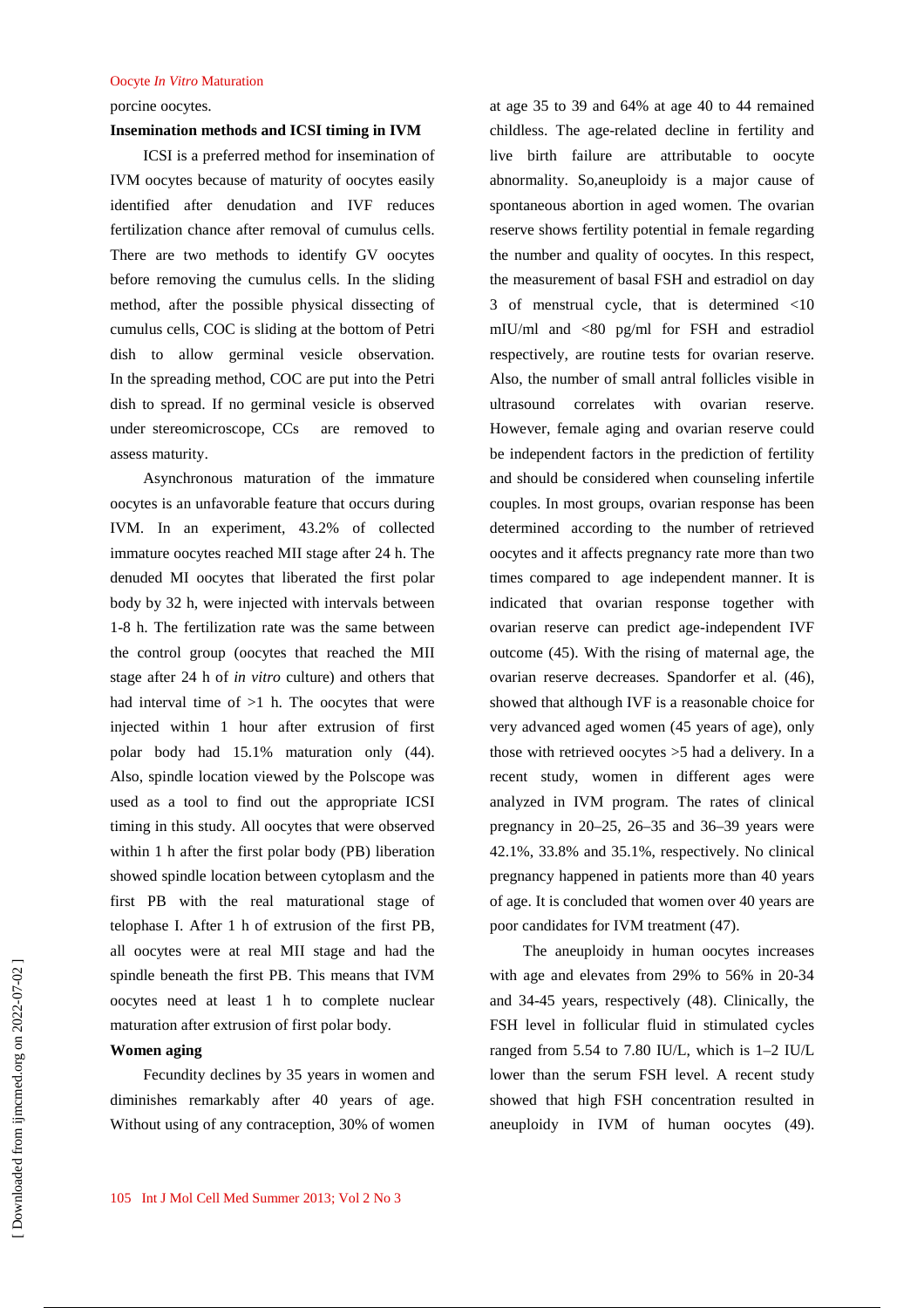Therefore, high dose of gonadotrophins should be used with caution in IVM.

# **Clinical outcome in IVM**

The clinical outcome of IVM is indicated by fertilization, cleavage, clinical pregnancy and live birth. However, it should be noticed that IVM resulting in stimulated and unstimulated cycles are basically different.

Depending on some factors and conditions mentioned above, IVM outcome might be affected and therefore it is not unexpected that the results are dissimilar in different studies. The outcome of IVM cycles from literature are summarized in

**Conclusion**

table 1.

Oocyte maturation is associated to follicular size. So the administration of hCG is determined by the largest follicle diameter when it reaches 10-12 mm. It has been indicated that increasing the time of hCG injection up to 38 h before oocyte retrieval will result in collecting more *in vivo* matured oocytes with dispersed CC pattern, increasing IVM rate and improving clinical outcome. The oocytes obtained from follicles of patients have different sizes. It is reported that oocyte has to have a

| Table 1: Outcome of IVM cycles from literature |                                 |                                       |                               |                          |                                                       |                                       |
|------------------------------------------------|---------------------------------|---------------------------------------|-------------------------------|--------------------------|-------------------------------------------------------|---------------------------------------|
| Authors (year)                                 | No. of<br>${\rm GV}$<br>oocytes | In vitro<br>maturation<br>rate $(\%)$ | Fertilizatio<br>n rate $(\%)$ | Cleavage<br>rate $(\% )$ | Clinical pregnancy<br>rate/embryo<br>transfer $(\% )$ | Live birth                            |
| Nagy, 1996 (20)                                | 14                              | 64                                    | 78                            | 71                       | 100                                                   | $\mathbf{1}$                          |
| Kim et al., 2000<br>(50)                       | 168                             | 66.7                                  | 51.8                          | 84.5                     |                                                       |                                       |
| Yoon et al.,<br>2001(17)                       | 506                             | 74.3                                  | 72.6                          | 89                       | 17.6                                                  | 9                                     |
| Hyun et al.,<br>2007 (42)                      | 901                             | 61.15                                 | 78.4                          | Good<br>Quality:<br>39.8 |                                                       |                                       |
| Lim et al., 2007<br>(30)                       | 619                             | 80                                    | 75                            | 96                       | 35% (mixed with in<br>vivo matured<br>oocytes)        |                                       |
| Shu et al., 2007<br>(49)                       | 27.1                            | 37.5                                  | 44.2                          | 100                      | 2                                                     |                                       |
| Son et al., 2008<br>(50)                       | 1086                            | 65.1                                  | 71.7                          | 84.4                     | 38.7                                                  | 7ongoing<br>pregnancy, 13<br>delivery |
| Son et al., 2008<br>(27)                       | 336                             | 46.3                                  | 79.8                          | 95.5                     | 40.9%<br>(mixed with in vivo<br>matured oocytes)      |                                       |
| Araujo et al.,<br>2009(31)                     | 61                              | 82                                    | 70                            | 91.4                     | $\overline{2}$                                        |                                       |
| Reichman et al.,<br>2010 (51)                  | 37.2                            | 35.1                                  | 60.0                          | 20.5                     | None                                                  | none                                  |
| Escrich et al.,<br>2011 (22)                   | 131                             | 74.8                                  | 59.7                          | $\overline{\phantom{a}}$ |                                                       |                                       |
| Wiser et al.,<br>2011 (45)                     |                                 | 58                                    | 68.5                          | $\blacksquare$           | 33.8                                                  | 30%                                   |
| Guzman et al.,<br>2012(22)                     | 967                             | 50.8                                  | 63.7                          | Good<br>Quality:45.4     | 34.6<br>(after warming)                               | 3 delivery, 8<br>ongoing              |
| Tang-Pedersen<br>et al., 2012 (18)             | 253                             | 33.2                                  | 58.3                          | 18.75                    | 6.7                                                   | 1                                     |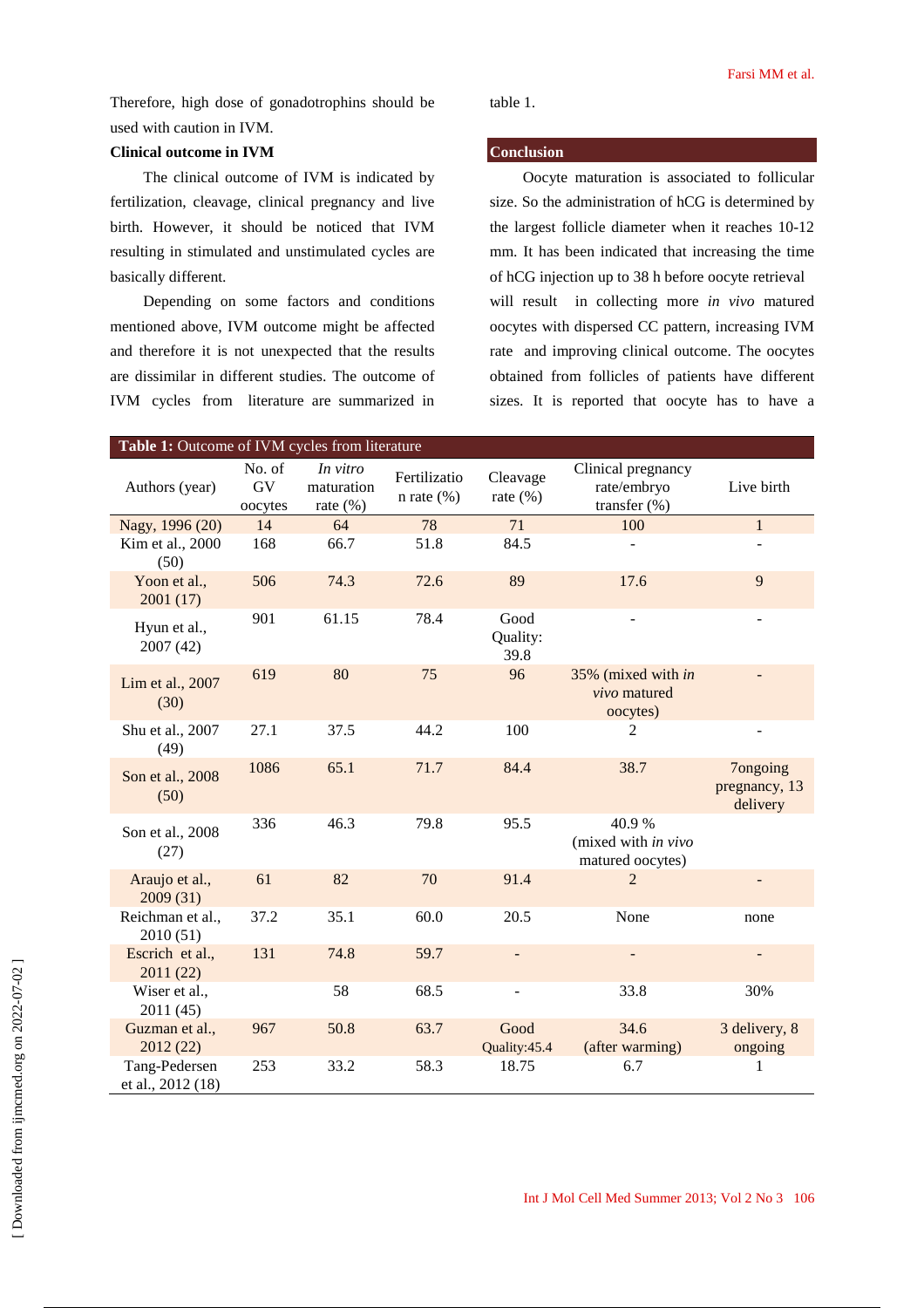diameter of 100 µm at collection and 103 µm on day 0 to develop MII phase. It seems that growing of oocytes during the final hours of *in vitro* maturation has profound effect on the outcome.

Dominant follicle has detrimental effect on remaining follicles when it exceeds the diameter of 12-14 mm. Allowing follicles to grow up more is desirable because more oocytes with dispersed CC pattern and subsequently better embryos will be achieved. In a recent report DF with mean diameter of  $16.1 \pm 0.128$  mm on hCG day increased significantly harvested matured oocytes in natural IVF cycle combined with IVM.

There are different types of maturation media that are generally supplemented with recombinant FSH and hCG. Pyruvate and adenosine triphosphate (ATP) as energy metabolites, taurine and calcium lactate as an antioxidant and enhancer of the mitochondrial function are branded. However, Epidermal Growth Factor (EGF) that stimulates mitosis and induces resumption of meiosis in oocytes in various mammals, is not used commonly in IVM. Also, estradiol 17β (E2) during the first half of the IVM period, glucose in association with pyruvate and L-carnitine are recommended as IVM additive in animal models.

The injection of IVM oocytes must be delayed at least 1 h after extrusion of the first polar body. In addition, it is indicated that in stimulated ICSI cycles denudation performed after 3 h incubation resulted in significantly improved fertilization and implantation rate.

IVM is not recommended for women over 40 years. The ovarian reserve that is reflected by basal FSH and estradiol on day 3 of menstrual cycle and female aging can be the independent factors in the prediction of fertility. Also, ovarian response reflected by the number of retrieved oocytes significantly affects pregnancy rate. High FSH concentration resulted in aneuploidy in IVM of human oocytes and therefore should be used with caution in IVM.

Over 1200 babies have already been born internationally by using IVM technique. Avoiding of external gonadotrophin administration and prevention of OHSS are the main advantages of IVM. Medications do not work in the same manner in all cases, so the number and quality of oocytes are adversely affected and the patients may encounter unfortunate results. This situation is not in favor of IVF team and will encourage accepting IVM more widely in the future. However, PCO, and PCOs are the main and reasonable groups in IVM indication.

### **Conflict of interest**

None declared.

#### **References**

1. Farsi MM, Jorsaraei SG, Esmaelzadeh S, et al. *In vitro* maturation of germinal vesicle oocytes in stimulated intracytoplasmic sperm injection cycles. Cell J 2011;13:73-8.

2. Pincus G, Enzmann EV. The Comparative Behavior of Mammalian Eggs *in vivo* and *in vitro* : I. The Activation of Ovarian Eggs. J Exp Med 1935;62:665-75.

3. Edwards RG, Bavister BD, Steptoe PC. Early stages of fertilization *in vitro* of human oocytes matured *in vitro*. Nature 1969;221:632-5.

4. Cha KY, Koo JJ, Ko JJ, et al. Pregnancy after *in vitro* fertilization of human follicular oocytes collected from nonstimulated cycles, their culture *in vitro* and their transfer in a donor oocyte program. Fertil Steril 1991;55:109-13.

5. Trounson A, Wood C, Kausche A. *In vitro* maturation and the fertilization and developmental competence of oocytes recovered from untreated polycystic ovarian patients. Fertil Steril 1994;62:353-62.

6. Gosden RG. Ovulation 1: oocyte development throughout life. In: Grudzinskas JG, Yovich JL (eds). Gametes-The Oocyte. Cambridge: Press Sindicate of the University of Cambridge Inc; 1995:119-49.

7. Cavilla JL, Kennedy CR, Byskov AG, et al. Human immature oocytes grow during culture for IVM. Hum Reprod 2008;23:37-45.

8. Trounson A, Anderiesz C, Jones G. Maturation of human oocytes in vitro and their developmental competence.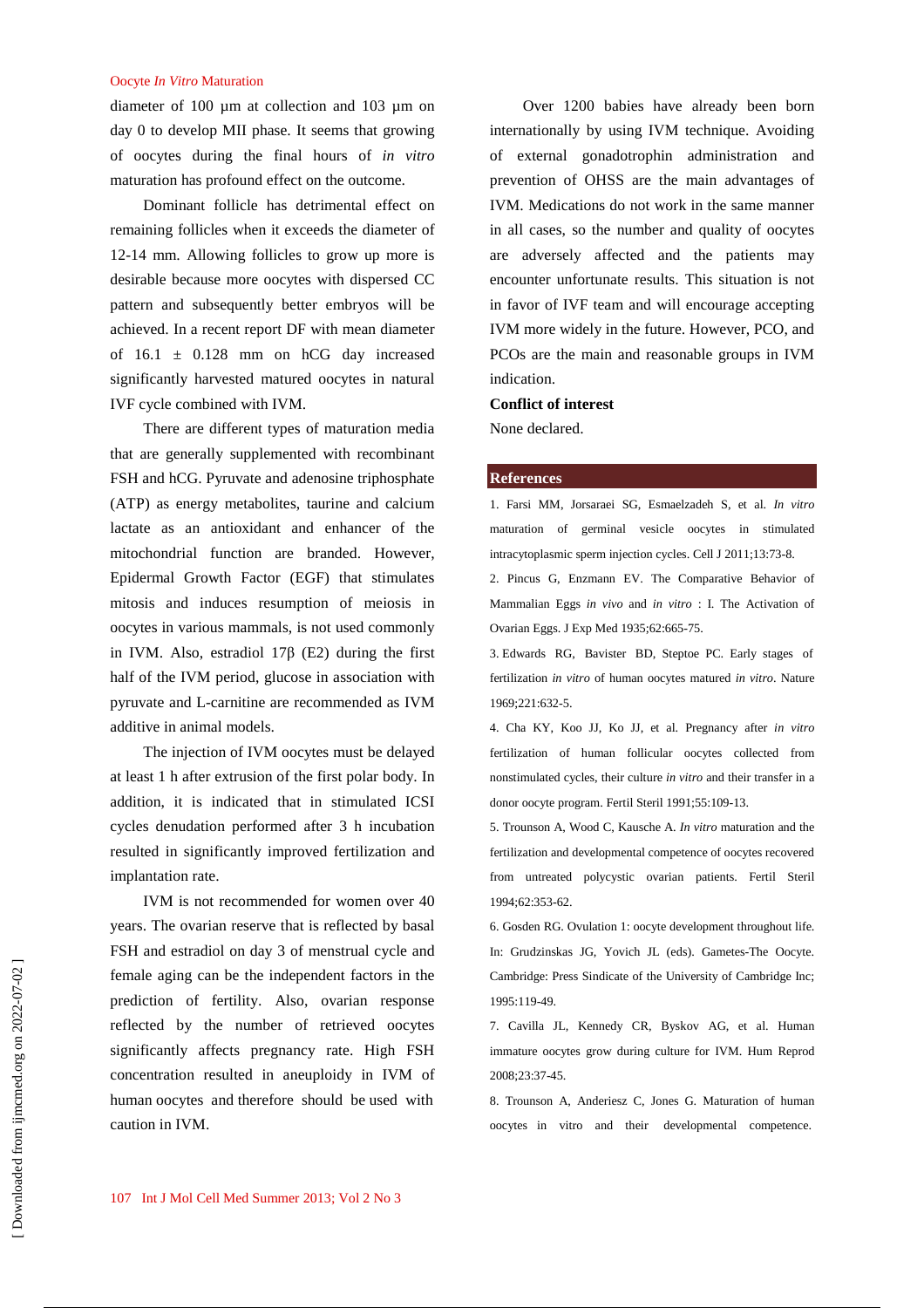#### Reproduction 2001;121:51-75.

9. Mermillod P, Dalbies - Tran R, Uzbekova S, et al. Factors Affecting oocyte quality: who is driving the follicle? Reprod Domest Anim 2008;43 Suppl 2:393-400.

10. Chian RC, Buckett WM, Tulandi T, et al. Prospective randomized study of human chorionic gonadotrophin priming before immature oocyte retrieval from unstimulated women with polycystic ovarian syndrome. Hum Reprod 2000;15:165-70.

11. Lin YH, Hwang JL, Huang LW, et al. Combination of FSH priming and hCG priming for in-vitro maturation of human oocytes. Hum Reprod 2003;18:1632-6.

12. Son WY, Yoon SH, Lim JH. Effect of gonadotrophin priming on in-vitro maturation of oocytes collected from women at risk of OHSS. Reprod Biomed Online 2006;13:340-8.

13. Esmailzadeh S, Faramarzi M, Farsi M. The predictors of clinical fertilization in IVF cycles. Acta Med Iran 2008;46:87-94.

14. Farsi M, Jorsaraei A, Hajiahmadi M, et al. Role of embryo morphology in Intracytoplasmic Sperm Injection cycles for prediction of pregnancy. IJRM 2007;5:23-7.

15. Chian RC, Lim JH, Tan SL. State of the art in in-vitro oocyte maturation. Curr Opin Obstet Gynecol 2004;16:211-9.

16. Jurema MW, Nogueira D. In vitro maturation of human oocytes for assisted reproduction. Fertil Steril 2006;86:1277-91.

17. Yoon HG, Yoon SH, Son WY, et al. Pregnancies resulting from *in vitro* matured oocytes collected from women with regular menstrual cycle. J Assist Reprod Genet 2001;18:325-9.

18. Tang-Pedersen M, Westergaard LG, Erb K, et al. Combination of IVF and IVM in naturally cycling women. Reprod Biomed Online 2012;24:47-53.

19. Child TJ, Phillips SJ, Abdul-Jalil AK, et al. A comparison of *in vitro* maturation and *in vitro* fertilization for women with polycystic ovaries. Obstet Gynecol 2002;100:665-70.

20. Nagy ZP, Cecile J, Liu J, et al. Pregnancy and birth after intracytoplasmic sperm injection of *in vitro* matured germinalvesicle stage oocytes: case report. Fertil Steril 1996;65:1047-50.

21. Chian RC, Tan SL. Maturational and developmental competence of cumulus-free immature human oocytes derived from stimulated and intracytoplasmic sperm injection cycles. Reprod Biomed Online 2002;5:125-32.

22. Escrich L, Grau N, Mercader A, et al. Spontaneous *in vitro* maturation and artificial activation of human germinal vesicle

oocytes recovered from stimulated cycles. J Assist Reprod Genet 2011;28:111-7.

23. Guzman L, Ortega-Hrepich C, Albuz FK, et al. Developmental capacity of *in vitro*-matured human oocytes retrieved from polycystic ovary syndrome ovaries containing no follicles larger than 6 mm. Fertil Steril 2012;98:503-7 e1-2.

24. Son WY, Chung JT, Dahan M, et al. Comparison of fertilization and embryonic development in sibling *in vivo* matured oocytes retrieved from different sizes follicles from *in vitro* maturation cycles. J Assist Reprod Genet 2011;28:539-44.

25. Yang SH, Son WY, Yoon SH, et al. Correlation between *in vitro* maturation and expression of LH receptor in cumulus cells of the oocytes collected from PCOS patients in HCG-primed IVM cycles. Hum Reprod 2005;20:2097-103.

26. Son WY, Tan SL. Laboratory and embryological aspects of hCG-primed *in vitro* maturation cycles for patients with polycystic ovaries. Hum Reprod Update 2010;16:675-89.

27. Son WY, Chung JT, Chian RC, et al. A 38 h interval between hCG priming and oocyte retrieval increases *in vivo* and *in vitro* oocyte maturation rate in programmed IVM cycles. Hum Reprod 2008;23:2010-6.

28. Pache TD, Wladimiroff JW, de Jong FH, et al. Growth patterns of nondominant ovarian follicles during the normal menstrual cycle. Fertil Steril 1990;54:638-42.

29. Fauser BC, Van Heusden AM. Manipulation of human ovarian function: physiological concepts and clinical consequences. Endocr Rev 1997;18:71-106.

30. Lim JH, Yang SH, Chian RC. New alternative to infertility treatment for women without ovarian stimulation. Reprod Biomed Online 2007;14:547-9.

31. de Araujo CH, Nogueira D, de Araujo MC, et al. Supplemented tissue culture medium 199 is a better medium for *in vitro* maturation of oocytes from women with polycystic ovary syndrome women than human tubal fluid. Fertil Steril 2009;91:509-13.

32. Kim M, Hong SJ, Lee JH, et al. Comparison of *in vitro* maturation media of immature oocytes: the effectiveness of blastocyst culture media. Fertil Steril 2011;95:554-7.

33. Moschini RM, Chuang L, Poleshchuk F, et al. Commercially available enhanced *in vitro* maturation medium does not improve maturation of germinal vesicle and metaphase I oocytes in standard *in vitro* fertilization cases. Fertil Steril 2011;95:2645-7.